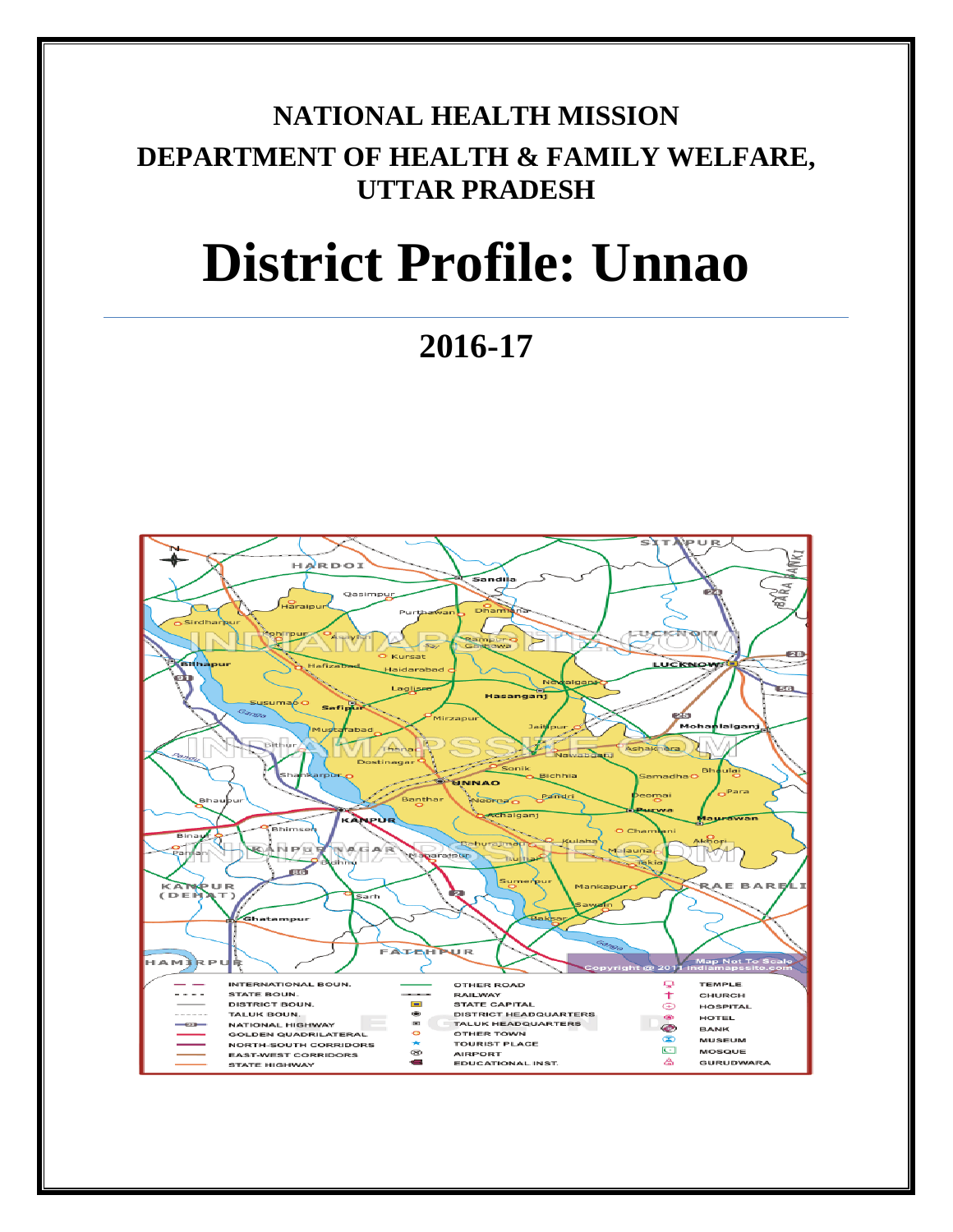### **District Profile:**

|                                                        | <b>Unnao</b> | <b>Uttar Pradesh</b> |
|--------------------------------------------------------|--------------|----------------------|
| Rural Population (In lakhs) (Census 2011)              | 2848865      | 1551.11              |
| Number of Blocks (RHS 2014)                            | 16           | 75                   |
| Number of Sub District (Tehsil/Taluka etc.)Census 2011 | 6            | 312                  |
| Number of Villages (RHS 2014)                          | 1044         | 106704               |
| Number of District Hospitals (RHS 2014)                |              | 160                  |
| Number of Community Health Centres (RHS 2014)          | 12           | 773                  |
| Number of Primary Health Centres (RHS 2014)            | 41           | 3497                 |
| Number of Sub Centres (RHS 2014)                       | $340+16$     | 20521                |

## **Demographic Profile**

| <b>Indicator</b>                                   | <b>Unnao</b> | <b>Uttar Pradesh</b> |
|----------------------------------------------------|--------------|----------------------|
|                                                    |              |                      |
| Total Population (In Lakhs) (Census 2011)          | 3108367      | 19.96                |
| Decadal Growth (%) (Census 2001)                   | 15.11%       | 20.09                |
| Crude Birth Rate (SRS 2014)                        | 21.8         | 27.2                 |
| Crude Death Rate (SRS 2014)                        | 7.1          | 7.7                  |
| Natural Growth Rate (SRS 2014)                     | 14.7         | 19.5                 |
| Sex Ratio (Census 2011)                            | 907          | 908                  |
| Child Sex Ratio (Census 2011)                      | 920          | 899                  |
| Schedule Caste population (In Lakhs) (Census 2001) | 1095465      | 3.51                 |
| Schedule Tribe population (in Lakhs) (Census 2001) | 3150         | 0.011                |
| Total Literacy Rate (%) (Census 2011)              | 66.37        | 69.72                |
| Male Literacy Rate (%) (Census 2011)               | 75.05        | 79.24                |
| Female Literacy Rate (%) (Census 2011)             | 56.76        | 59.26                |

## **Status of Health Indicators**

| <b>Indicators</b>            |        | <b>Unnao</b> | $\frac{0}{0}$<br><b>Decline</b><br>(MH) | <b>Uttar Pradesh</b> |                    | $\frac{6}{9}$<br><b>Decline</b><br>(MH) |
|------------------------------|--------|--------------|-----------------------------------------|----------------------|--------------------|-----------------------------------------|
| <b>Infant Mortality Rate</b> | (2006) | 58<br>(2014) |                                         | 71<br>$(SRS-2006)$   | 50<br>$(SRS-2014)$ | 29.57%                                  |
| Neo-Natal Mortality Rate     | (2006) | 39<br>(2014) |                                         | 46<br>(SRS 2006)     | 35<br>$(SRS-2014)$ | 23.91%                                  |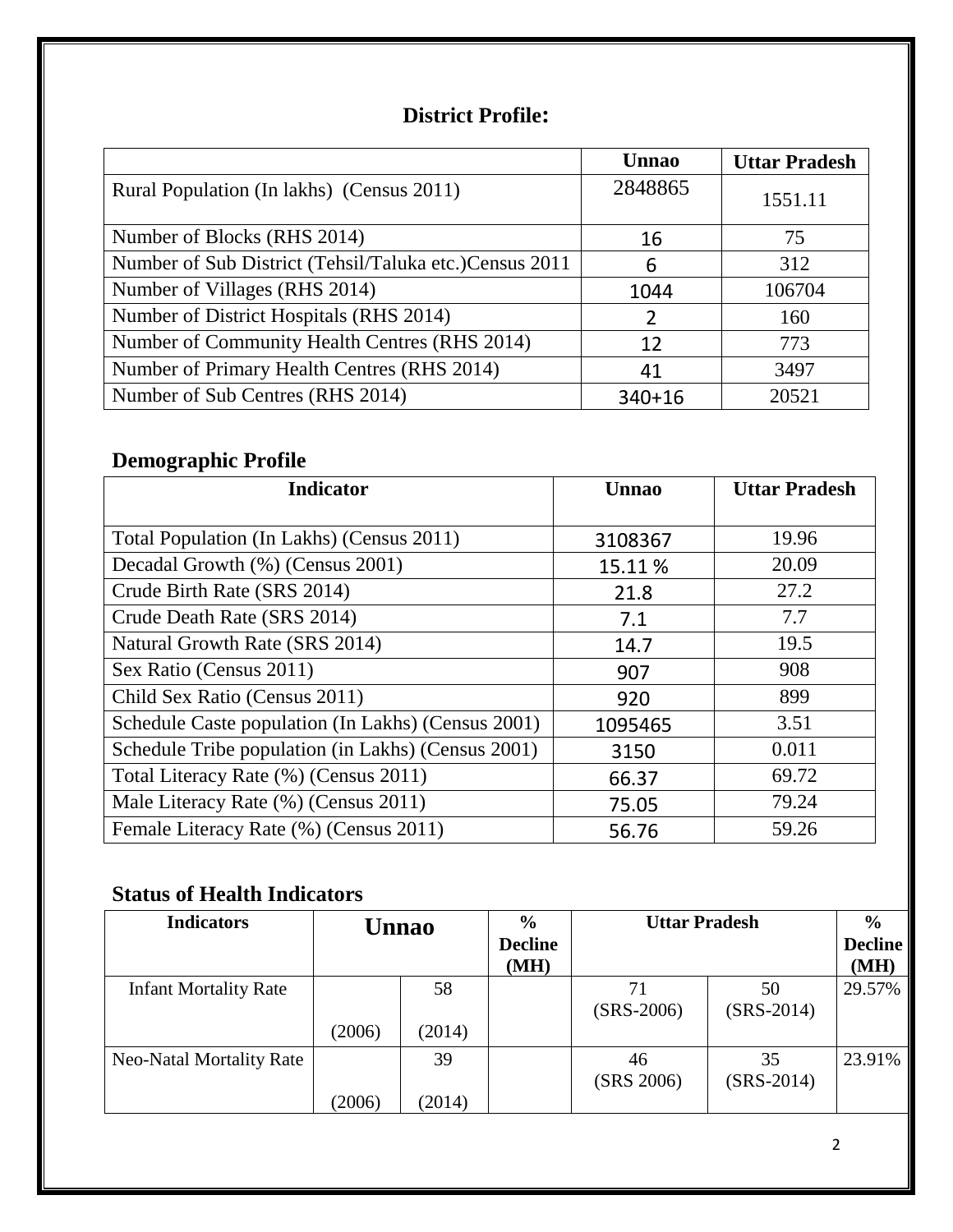| <b>Maternal Mortality Ratio</b> |        | 311    | 440             | 285             | 35.22% |
|---------------------------------|--------|--------|-----------------|-----------------|--------|
|                                 |        |        | $(SRS 2004-06)$ | $(SRS 2011-13)$ |        |
|                                 |        |        |                 |                 |        |
|                                 | (2006) | (2014) |                 |                 |        |
| <b>Total Fertility Rate</b>     |        | 3.4    | 4.2             | 3.1             | 26.19% |
|                                 |        |        | $(SRS-2006)$    | (SRS 2014)      |        |
|                                 |        |        |                 |                 |        |
|                                 | (2006) | (2014) |                 |                 |        |
| <b>Under-five Mortality</b>     |        |        | 91              | 64              | 29.67  |
| Rate                            |        |        | (SRS 2008)      | (SRS 2013)      | $\%$   |
|                                 | (2006) | (2014) |                 |                 |        |

# **Progress under Health Systems Strengthening**

| SI.<br>N <sub>0</sub> | <b>Activity</b>               | <b>Status</b>                                                                                                                                                                                                                        |
|-----------------------|-------------------------------|--------------------------------------------------------------------------------------------------------------------------------------------------------------------------------------------------------------------------------------|
| $\mathbf{1}$          | 24x7 PHCs                     | Out of 8 only 8 PHCs are functioning on 24x7 basis.                                                                                                                                                                                  |
| $\overline{2}$        | Functioning as<br><b>FRUs</b> | Only 4 Facilities (1 DH, 0 SDH and 3 other level CHC and others<br>level) are working as FRUs                                                                                                                                        |
| 3                     | <b>ASHAs</b><br>Selected      | 2623 ASHAs have been engaged<br>$(2268$ have been trained in 1 <sup>st</sup> Module, and 2268 ASHAs are<br>trained upto $5th$ Module and 1123 ASHAs trained in Round-1 &<br>ASHAs trained in Round-2 of $6^{th}$ & $7^{th}$ Modules) |
| $\overline{4}$        | Contractual<br>appointments   | Human Resource (HR) has been approved.<br>Officers (MBBS) -3 Specialist 1, AYUSH Mos/<br>(Medical)<br>Physicians 35, SNs 59, ANMs 26, LTs0, Pharmacists 10, others.)                                                                 |
| 5                     | Rogi Kalyan<br>Samiti         | 18 facilities (2 DH, 16 PHC/CHCs) have been registered with<br>RKS.                                                                                                                                                                  |
| 6                     | <b>VHSNCs</b>                 | Out of 1040 villages, 954 villages constituted VHSNCs.                                                                                                                                                                               |
| $\overline{7}$        | <b>DLVMCs</b>                 | Completion of 27 August;16 DLVMC has been reported.                                                                                                                                                                                  |
| 8                     | <b>VHNDs</b>                  | 28999 VHNDs were held during 2015-16.                                                                                                                                                                                                |
| 9                     | <b>ERS</b>                    | 43 (102-Type) $\&$ 26 (108-Type) are operational.                                                                                                                                                                                    |
| 10                    | <b>MMU</b>                    | An approval of 0 Mobile Medical Units (MMU) has been given<br>to the District.                                                                                                                                                       |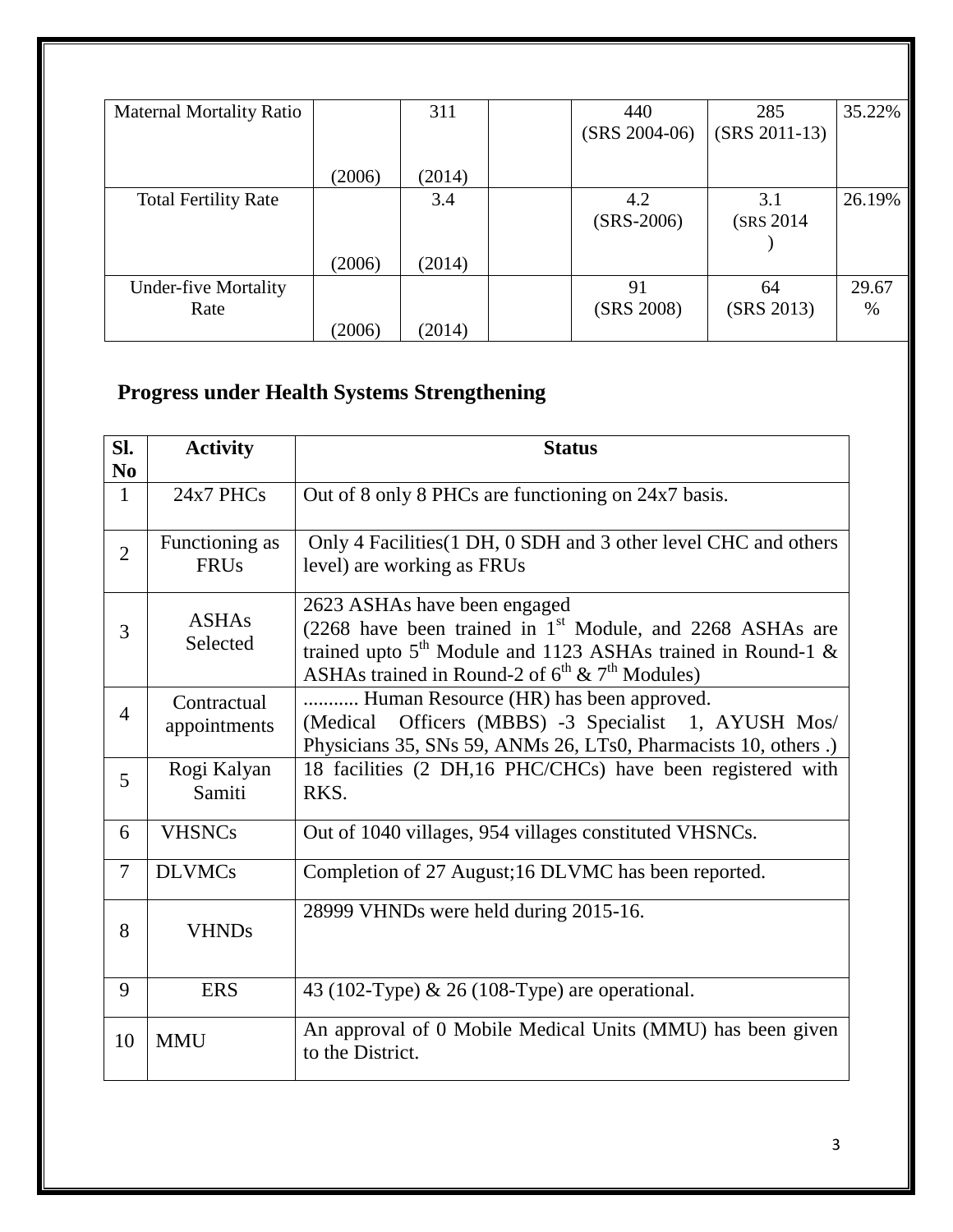| 11 | Ambulance      | An approval of 4 ambulances has been given to the District. |                                              |                         |    |                         |  |
|----|----------------|-------------------------------------------------------------|----------------------------------------------|-------------------------|----|-------------------------|--|
|    |                |                                                             |                                              | <b>New Construction</b> |    | Renovation/Up gradation |  |
|    |                | Facility                                                    | Sanctioned   Completed                       |                         |    | Sanctioned   Completed  |  |
| 12 | Infrastructure | DH                                                          | $\Omega$                                     | 01                      | 08 | 02                      |  |
|    | Strengthening  | <b>CHC</b>                                                  |                                              |                         |    |                         |  |
|    |                | <b>PHC</b>                                                  |                                              |                         |    |                         |  |
|    |                | <b>SC</b>                                                   | 17                                           | 17                      |    |                         |  |
|    | New Born Care  | Sick New Born Care unit (SNCU)                              |                                              |                         |    |                         |  |
| 13 | Units          | New Born Stabilization Unit (NBSU)                          |                                              |                         |    |                         |  |
|    | established    | New Born Care Corner (NBCC)<br>18                           |                                              |                         |    |                         |  |
|    |                |                                                             | <b>Nutrition Rehabilitation Center (NRC)</b> |                         |    |                         |  |

## **Physical Progress of Institutional Deliveries and JSY**

| Year        | <b>Institutional Deliveries</b> | <b>JSY</b> beneficiaries |
|-------------|---------------------------------|--------------------------|
| 2012-13     | 32794                           | 32794                    |
| 2013-14     | 33224                           | 33138                    |
| 2014-15     | 38444                           | 38444                    |
| $2015 - 16$ | 38321                           | 28813                    |
| 2016-17     | 14485                           | 10117                    |

## **1. Funds Released under NRHM** (in crores)

| Year         | <b>Allocation</b> | Release* | <b>Expenditure</b> |
|--------------|-------------------|----------|--------------------|
| 2012-13      | 3558.37           | 3842.09  | 19.40.55           |
| 2013-14      | 2345.74           | 1853.63  | 2549.43            |
| 2014-15      | 3412.81           | 3169.50  | 3202.42            |
| 2015-16      | 3617.67           | 3416.54  | 3520.23            |
| <b>Total</b> |                   |          |                    |

\*Release figures for the F.Y. 2015-16 are updated on 31.03.2016 and provisional.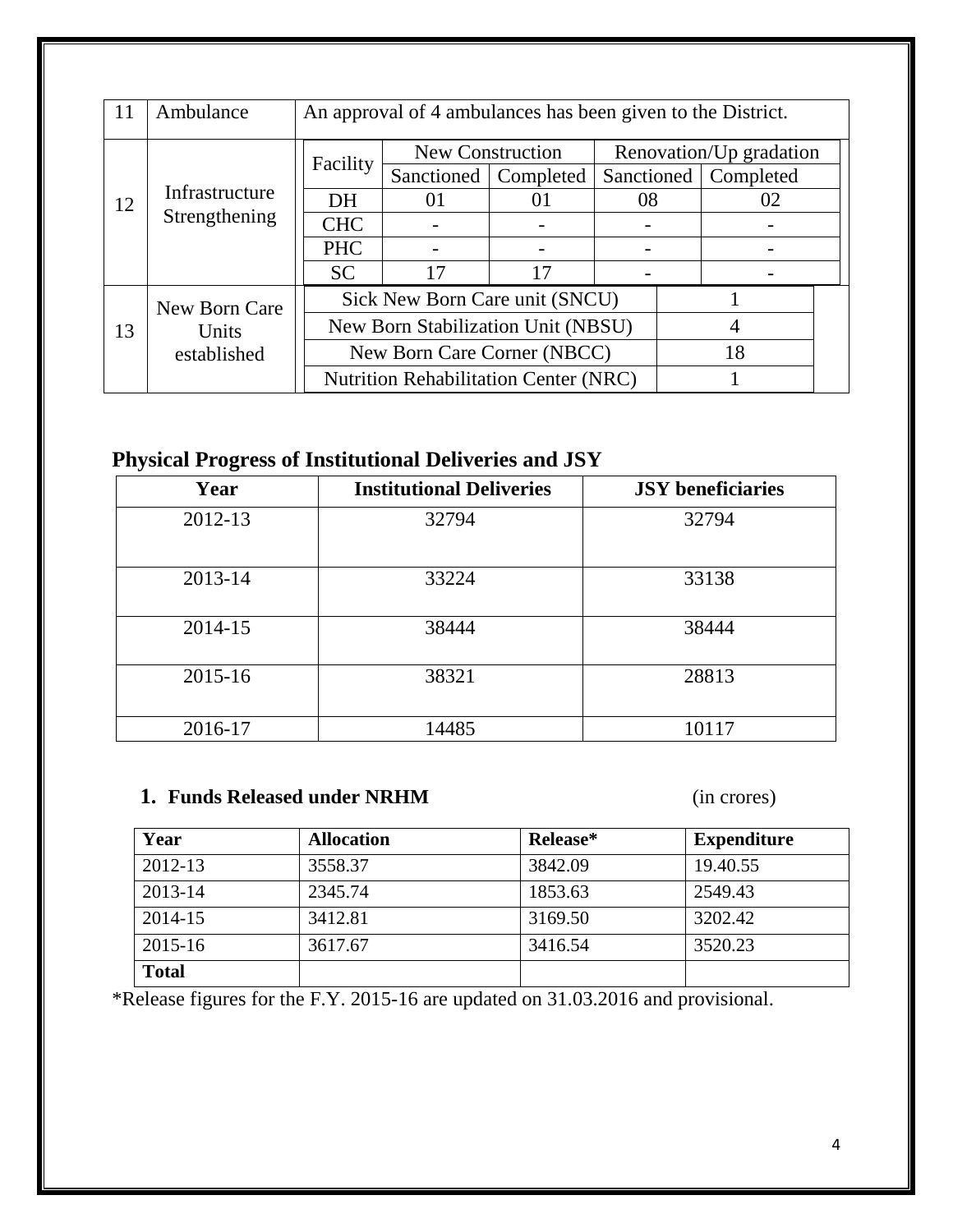#### **NUHM**

#### **A. Demographic Profile (As per Census 2011):**

|                | Total Population (In lakhs)                                                                  | 3108367 |
|----------------|----------------------------------------------------------------------------------------------|---------|
| 2              | Urban Population (In lakhs)                                                                  | 261730  |
| 3              | Urban Population as percentage of total population                                           | 8.4     |
| $\overline{4}$ | Urban slum population (in lakhs)                                                             | 77000   |
| 5              | Slum population as percentage of urban population                                            | 29.41   |
| 6              | Number of Metro cities                                                                       | 00      |
| 7              | Number of Million + cities $(> 10$ lakh population)                                          | 00      |
| 8              | Number of cities with 1 to 10 lakh population                                                | 01      |
| 9              | Number of towns with less than 1 lakh but more than 50<br>thousand population                | 01      |
| 10             | Number of State HQs/District HQs which have population<br>between 50 thousand to 30 thousand | 00      |
| 11             | Total Eligible cities $(6+7+8+9+10)$                                                         | 02      |
| 12             | Total cities covered under NUHM till 2015-16                                                 | 02      |

#### **B. Coverage:**

#### **Status of NUHM in the District -Unnao**

# **(Position as on 31st December, 2015)**

| <b>Sl. No.</b> | <b>Activities</b>                     | <b>Approved</b>   | <b>Progress</b> |
|----------------|---------------------------------------|-------------------|-----------------|
| 1.             | <b>Planning &amp; Mapping</b>         |                   |                 |
| 2.             | <b>Human Resource</b>                 | <b>Sanctioned</b> | $In - position$ |
|                | <b>Medical Officers</b>               | 5                 | 5               |
|                | <b>Staff Nurses</b>                   | 8                 | 8               |
|                | <b>Auxiliary Nurse Midwife (ANMs)</b> | 23                | 23              |
|                | Lab Technicians                       | 5                 | 5               |
|                | Pharmacists                           | 5                 | 5               |
|                | <b>ASHA</b>                           | 40                | 34              |
|                | Mahila Arogya Samiti (MAS)            | 40                | 00              |
|                | State Program Management Unit         |                   |                 |
|                | District Program Management Unit      |                   | $\theta$        |
| 3 <sub>1</sub> | <b>Infrastructure</b>                 |                   |                 |
|                | <b>U-PHCs</b>                         | 5                 | 5               |
|                | Strengthening of U-PHCs               | 0                 | 0               |
|                | New U-PHCs                            | 0                 | 0               |